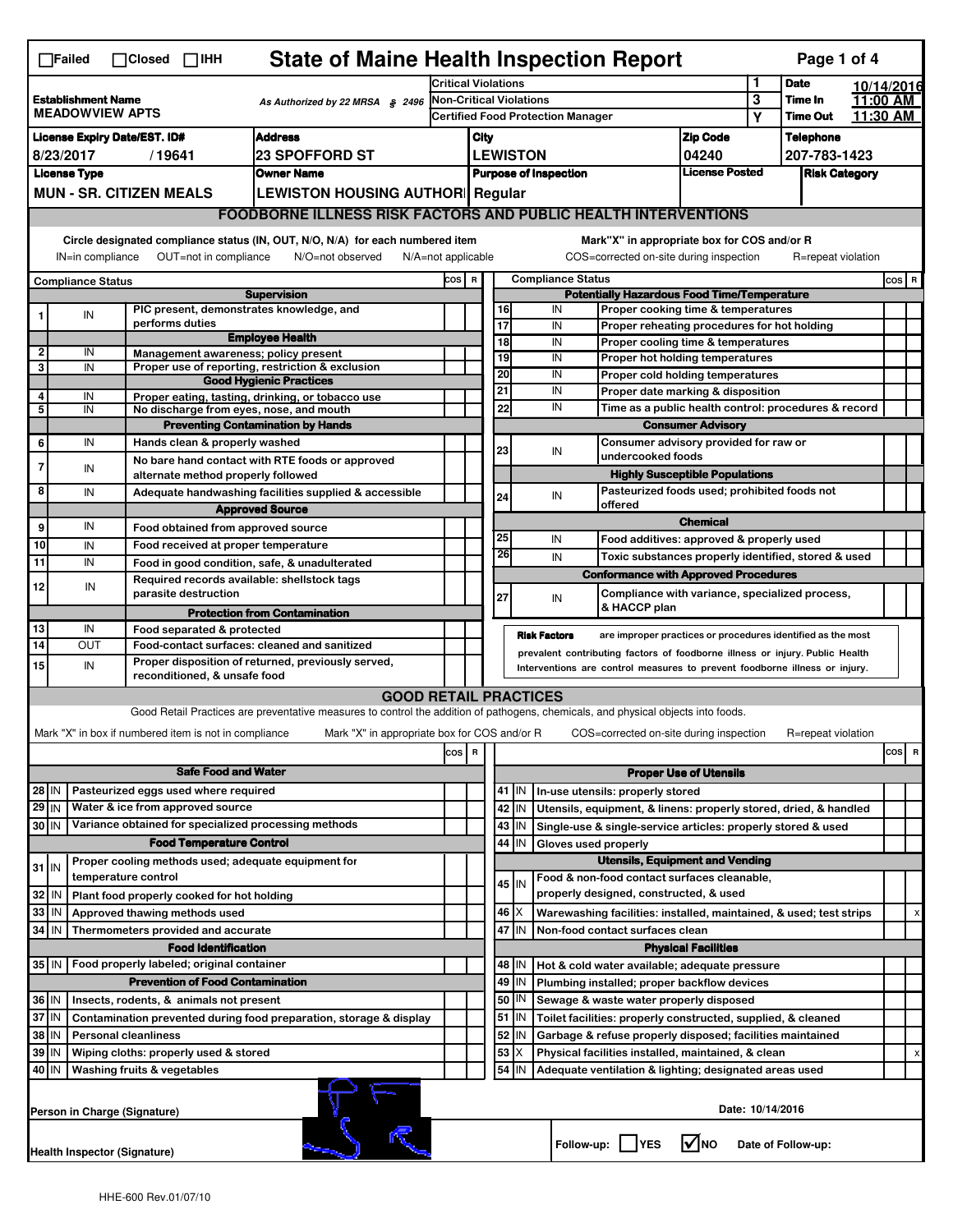|                                                                                                | Page 2 of 4 |                                 |                                 |              |                           |                                  |  |  |  |  |
|------------------------------------------------------------------------------------------------|-------------|---------------------------------|---------------------------------|--------------|---------------------------|----------------------------------|--|--|--|--|
| <b>Establishment Name</b><br><b>MEADOWVIEW APTS</b>                                            |             | As Authorized by 22 MRSA § 2496 | 10/14/2016<br><b>Date</b>       |              |                           |                                  |  |  |  |  |
| License Expiry Date/EST. ID#<br><b>Address</b><br><b>23 SPOFFORD ST</b><br>8/23/2017<br>/19641 |             |                                 | City / State<br><b>LEWISTON</b> | МE           | <b>Zip Code</b><br>104240 | <b>Telephone</b><br>207-783-1423 |  |  |  |  |
| <b>Temperature Observations</b>                                                                |             |                                 |                                 |              |                           |                                  |  |  |  |  |
| Location                                                                                       | Temperature |                                 |                                 | <b>Notes</b> |                           |                                  |  |  |  |  |
| cooler                                                                                         | 34          |                                 |                                 |              |                           |                                  |  |  |  |  |
| stew                                                                                           | $160+$      |                                 |                                 |              |                           |                                  |  |  |  |  |



**Date: 10/14/2016**

**Health Inspector (Signature)**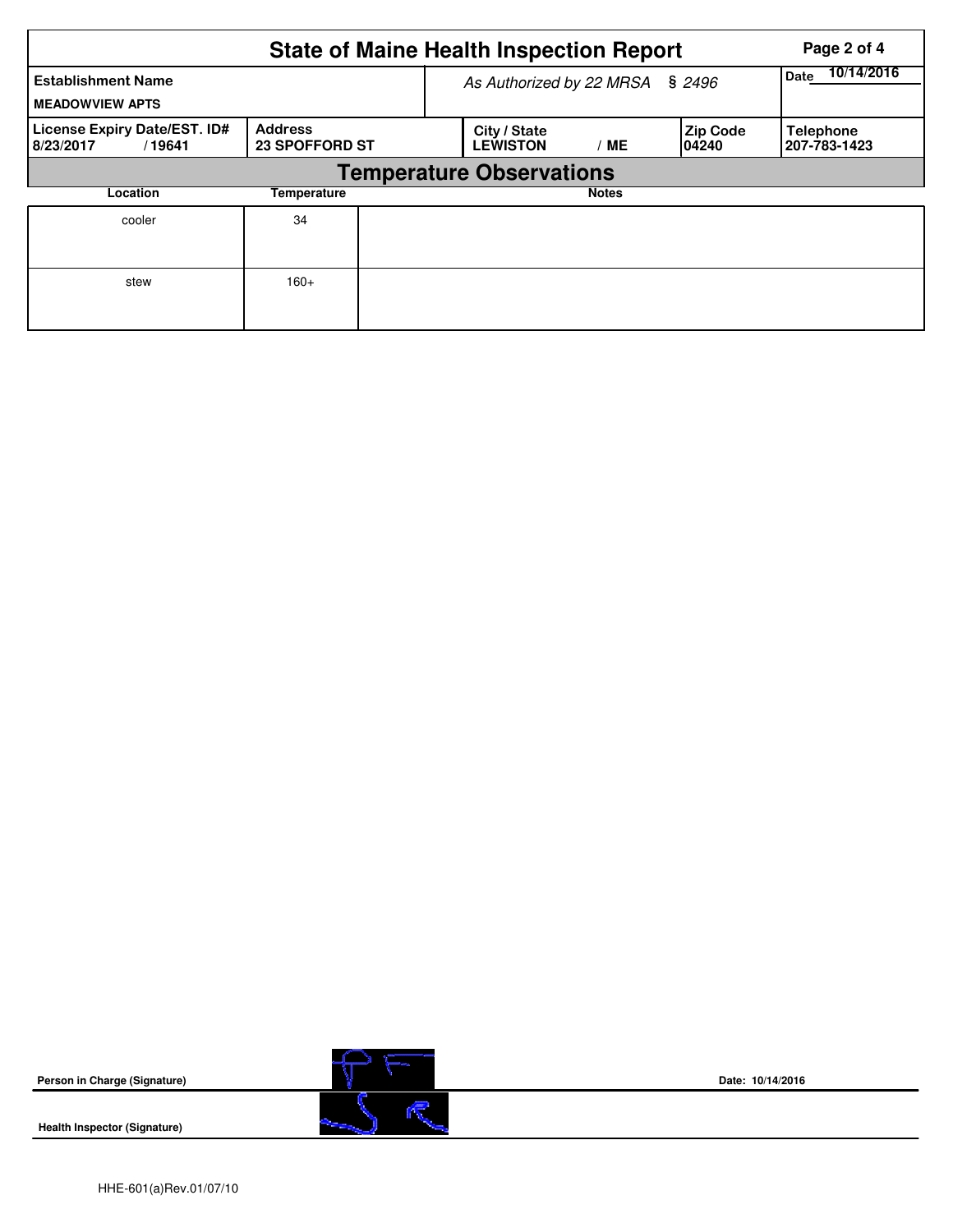|                                                                                                                                                    | Page 3 of 4                             |                                 |    |                          |  |  |  |  |  |
|----------------------------------------------------------------------------------------------------------------------------------------------------|-----------------------------------------|---------------------------------|----|--------------------------|--|--|--|--|--|
| <b>Establishment Name</b>                                                                                                                          | Date                                    | 10/14/2016                      |    |                          |  |  |  |  |  |
| <b>MEADOWVIEW APTS</b>                                                                                                                             |                                         |                                 |    |                          |  |  |  |  |  |
| License Expiry Date/EST. ID#<br>8/23/2017<br>/19641                                                                                                | <b>Address</b><br><b>23 SPOFFORD ST</b> | City / State<br><b>LEWISTON</b> | ME | <b>Zip Code</b><br>04240 |  |  |  |  |  |
| <b>Observations and Corrective Actions</b>                                                                                                         |                                         |                                 |    |                          |  |  |  |  |  |
| Violations cited in this report must be corrected within the time frames below, or as stated in sections<br>8-405.11 and 8-406.11 of the Food Code |                                         |                                 |    |                          |  |  |  |  |  |
| 14: 4-501.114.(A).(1): C: Dishes/utensils are not being sanitized in water with the correct chlorine sanitizer concentration.                      |                                         |                                 |    |                          |  |  |  |  |  |
| <b>INSPECTOR NOTES: need bleach or other sanitizing solutions</b>                                                                                  |                                         |                                 |    |                          |  |  |  |  |  |

46: 4-302.14: N: No chemical test kit available.

INSPECTOR NOTES: need sanitizer test strips

53: 6-101.11.(A): N: Indoor surfaces are not properly constructed as to be smooth, durable, and easily cleanable or constructed of nonabsorbent material in areas of moisture.

INSPECTOR NOTES: paint shelving underneath sinks

53: 6-501.12: N: The physical facilities are not clean.

INSPECTOR NOTES: clen shelves underneath sinks



**Date: 10/14/2016**

**Health Inspector (Signature)** 

**Person in Charge (Signature)**